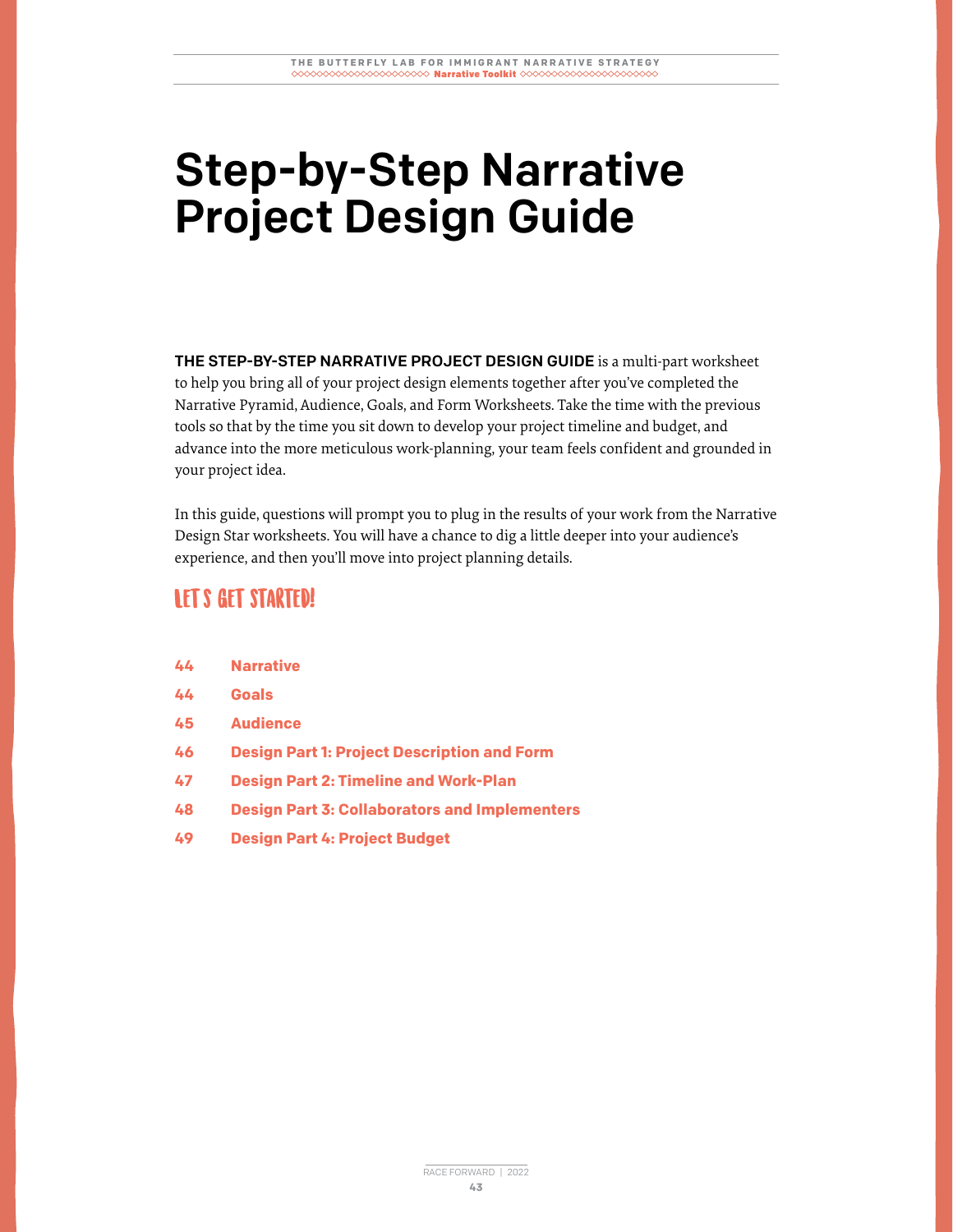#### YOUR NARRATIVES

\_\_\_\_\_\_\_\_\_\_\_\_\_\_\_\_\_\_\_\_\_\_\_\_\_\_\_\_\_\_\_\_\_\_\_\_\_\_\_\_\_\_\_\_\_\_\_\_\_\_\_\_\_\_\_\_\_\_\_\_\_\_\_\_\_\_\_\_\_\_\_\_\_\_\_

\_\_\_\_\_\_\_\_\_\_\_\_\_\_\_\_\_\_\_\_\_\_\_\_\_\_\_\_\_\_\_\_\_\_\_\_\_\_\_\_\_\_\_\_\_\_\_\_\_\_\_\_\_\_\_\_\_\_\_\_\_\_\_\_\_\_\_\_\_\_\_\_\_\_\_

 $\overline{\phantom{a}}$  , and the contribution of the contribution of the contribution of the contribution of the contribution of the contribution of the contribution of the contribution of the contribution of the contribution of the

Plug in the results of your Narrative Pyramid Worksheet here:

- **a** Your Selected Narrative:
- **b** The Narrative(s) you are challenging (if applicable):
- **c** The Deep Narrative you are advancing:

## YOUR NARRATIVE & PROJECT IMPACT GOALS

\_\_\_\_\_\_\_\_\_\_\_\_\_\_\_\_\_\_\_\_\_\_\_\_\_\_\_\_\_\_\_\_\_\_\_\_\_\_\_\_\_\_\_\_\_\_\_\_\_\_\_\_\_\_\_\_\_\_\_\_\_\_\_\_\_\_\_\_\_\_\_\_\_\_\_

\_\_\_\_\_\_\_\_\_\_\_\_\_\_\_\_\_\_\_\_\_\_\_\_\_\_\_\_\_\_\_\_\_\_\_\_\_\_\_\_\_\_\_\_\_\_\_\_\_\_\_\_\_\_\_\_\_\_\_\_\_\_\_\_\_\_\_\_\_\_\_\_\_\_\_

 $\overline{\phantom{a}}$  , and the contribution of the contribution of the contribution of the contribution of the contribution of the contribution of the contribution of the contribution of the contribution of the contribution of the

\_\_\_\_\_\_\_\_\_\_\_\_\_\_\_\_\_\_\_\_\_\_\_\_\_\_\_\_\_\_\_\_\_\_\_\_\_\_\_\_\_\_\_\_\_\_\_\_\_\_\_\_\_\_\_\_\_\_\_\_\_\_\_\_\_\_\_\_\_\_\_\_\_\_\_

 $\overline{\phantom{a}}$  , and the contribution of the contribution of the contribution of the contribution of the contribution of the contribution of the contribution of the contribution of the contribution of the contribution of the

\_\_\_\_\_\_\_\_\_\_\_\_\_\_\_\_\_\_\_\_\_\_\_\_\_\_\_\_\_\_\_\_\_\_\_\_\_\_\_\_\_\_\_\_\_\_\_\_\_\_\_\_\_\_\_\_\_\_\_\_\_\_\_\_\_\_\_\_\_\_\_\_\_\_\_

Plug in the results of your Goals Worksheet here:

**a** Your project impact goal for this project:

**b** Your narrative goal for this project: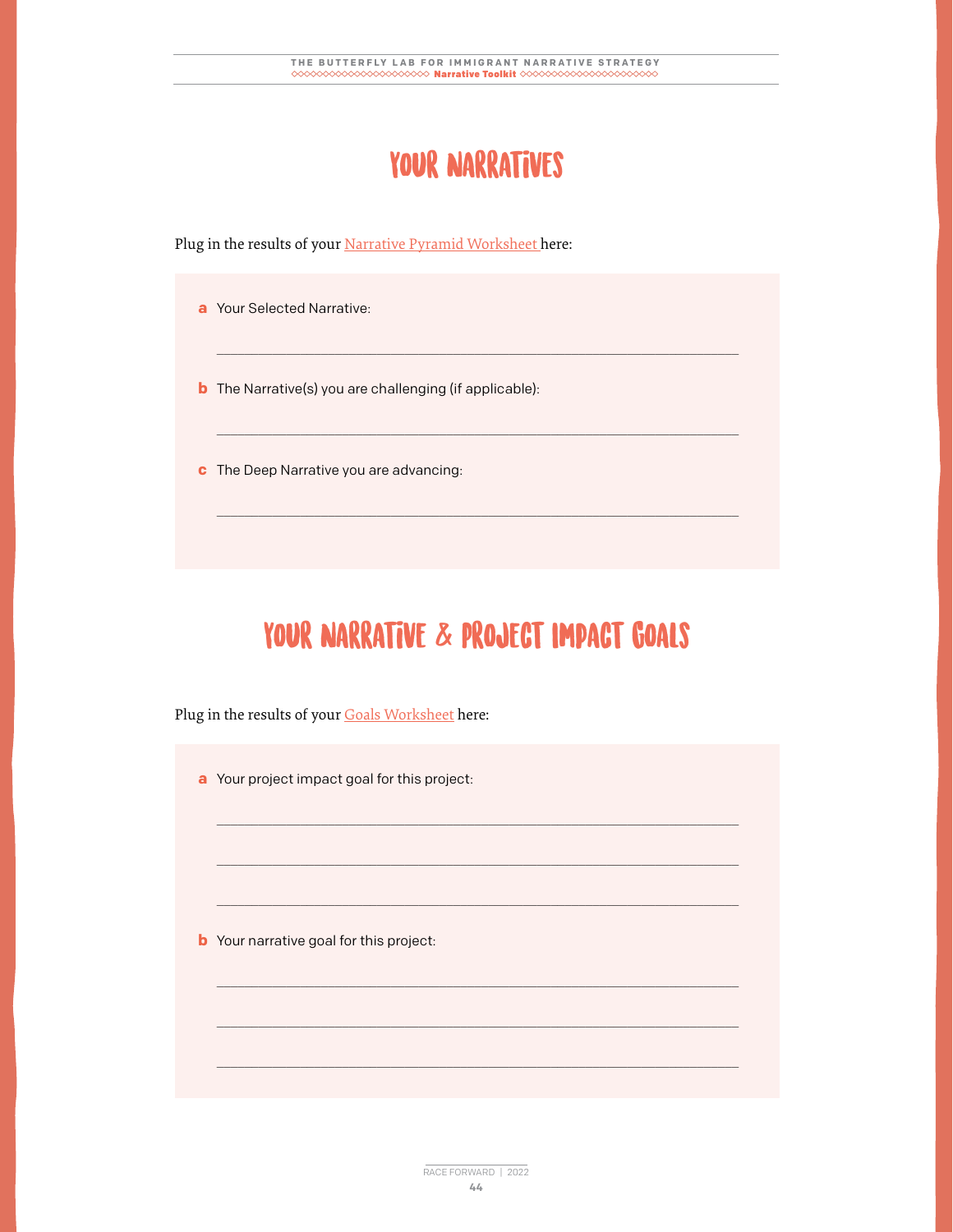#### Your selected audience



Plug in the results of your **Audience Worksheet** here:

|                                                | <b>Describe your audiences:</b> |
|------------------------------------------------|---------------------------------|
| <b>Primary Audience</b>                        |                                 |
| This is the audience you are directly          |                                 |
| targeting with your project.                   |                                 |
| <b>Secondary Audience</b>                      |                                 |
| This is an audience who might encounter        |                                 |
| your project, and whom you have some           |                                 |
| intention to engage, but who is not your       |                                 |
| primary target.                                |                                 |
| <b>Opposition</b>                              |                                 |
| This is an audience who will resist or         |                                 |
| challenge your project. You will likely not    |                                 |
| target them directly, but it will be important |                                 |
| to anticipate their reactions.                 |                                 |

Take some time to reflect on your primary and secondary audiences and answer these questions.

- **a** Your project will need to directly reach your primary audience. Do you have what you need to directly reach your primary audience? How and where will you reach them? How and where will you reach your secondary audience?
- **b** What is your hypothesis that explains why you believe your project will work on your audiences? What do you know about your audiences and what are your assumptions that lead you to believe your project will have the intended impact?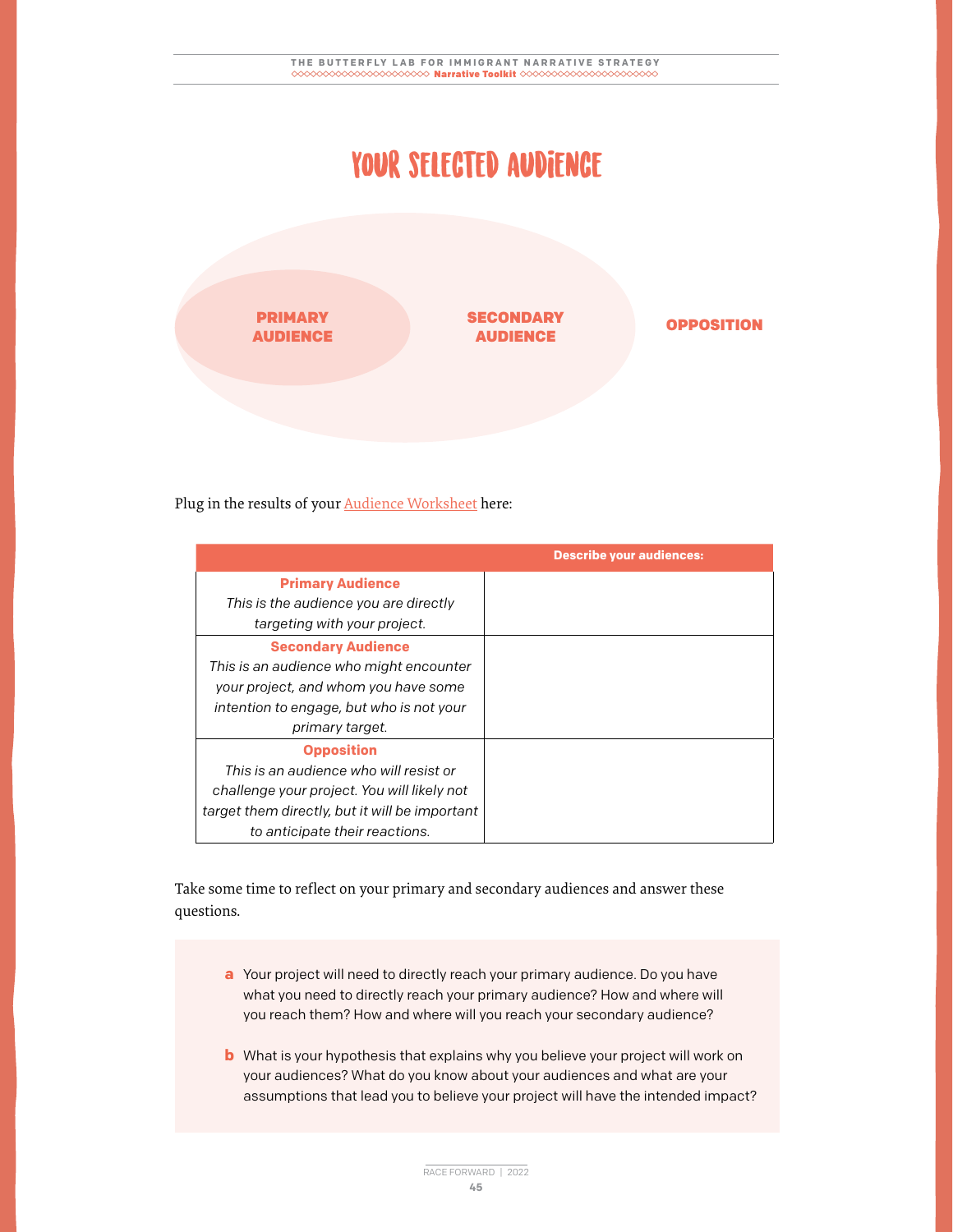#### Project Description and Form

**a** In a few short sentences, describe your narrative project idea here in a logline. *Example: (short description + audience + narrative + deep narrative) This video series for Instagram targets persuadable, non-immigrant millennials of color who have participated in Black Lives Matter protests through a variety of short, easily accessible stories. Our narrative is: just immigration is central to a racial justice agenda. We intend to advance deep narratives of mutuality and community—that we all belong to each other and that we need to look out for each other.*

 $\overline{\phantom{a}}$  , and the contribution of the contribution of the contribution of the contribution of the contribution of the contribution of the contribution of the contribution of the contribution of the contribution of the

\_\_\_\_\_\_\_\_\_\_\_\_\_\_\_\_\_\_\_\_\_\_\_\_\_\_\_\_\_\_\_\_\_\_\_\_\_\_\_\_\_\_\_\_\_\_\_\_\_\_\_\_\_\_\_\_\_\_\_\_\_\_\_\_\_\_\_\_\_\_\_\_\_\_\_

\_\_\_\_\_\_\_\_\_\_\_\_\_\_\_\_\_\_\_\_\_\_\_\_\_\_\_\_\_\_\_\_\_\_\_\_\_\_\_\_\_\_\_\_\_\_\_\_\_\_\_\_\_\_\_\_\_\_\_\_\_\_\_\_\_\_\_\_\_\_\_\_\_\_\_

 $\overline{\phantom{a}}$  , and the contribution of the contribution of the contribution of the contribution of the contribution of the contribution of the contribution of the contribution of the contribution of the contribution of the

\_\_\_\_\_\_\_\_\_\_\_\_\_\_\_\_\_\_\_\_\_\_\_\_\_\_\_\_\_\_\_\_\_\_\_\_\_\_\_\_\_\_\_\_\_\_\_\_\_\_\_\_\_\_\_\_\_\_\_\_\_\_\_\_\_\_\_\_\_\_\_\_\_\_\_

\_\_\_\_\_\_\_\_\_\_\_\_\_\_\_\_\_\_\_\_\_\_\_\_\_\_\_\_\_\_\_\_\_\_\_\_\_\_\_\_\_\_\_\_\_\_\_\_\_\_\_\_\_\_\_\_\_\_\_\_\_\_\_\_\_\_\_\_\_\_\_\_\_\_\_

 $\overline{\phantom{a}}$  , and the contribution of the contribution of the contribution of the contribution of the contribution of the contribution of the contribution of the contribution of the contribution of the contribution of the

**b** Where will your project be implemented? Name your platform or venue. Use the final decisions from the Form Worksheet in the Design Star here.

**c** What will your target audience experience when encountering your project? Please be as descriptive here as possible, for instance: What will an audience member see or hear? What setting will they be in? What emotions are you hoping they will feel?

\_\_\_\_\_\_\_\_\_\_\_\_\_\_\_\_\_\_\_\_\_\_\_\_\_\_\_\_\_\_\_\_\_\_\_\_\_\_\_\_\_\_\_\_\_\_\_\_\_\_\_\_\_\_\_\_\_\_\_\_\_\_\_\_\_\_\_\_\_\_\_\_\_\_\_

 $\overline{\phantom{a}}$  , and the contribution of the contribution of the contribution of the contribution of the contribution of the contribution of the contribution of the contribution of the contribution of the contribution of the

\_\_\_\_\_\_\_\_\_\_\_\_\_\_\_\_\_\_\_\_\_\_\_\_\_\_\_\_\_\_\_\_\_\_\_\_\_\_\_\_\_\_\_\_\_\_\_\_\_\_\_\_\_\_\_\_\_\_\_\_\_\_\_\_\_\_\_\_\_\_\_\_\_\_\_

\_\_\_\_\_\_\_\_\_\_\_\_\_\_\_\_\_\_\_\_\_\_\_\_\_\_\_\_\_\_\_\_\_\_\_\_\_\_\_\_\_\_\_\_\_\_\_\_\_\_\_\_\_\_\_\_\_\_\_\_\_\_\_\_\_\_\_\_\_\_\_\_\_\_\_

 $\overline{\phantom{a}}$  , and the contribution of the contribution of the contribution of the contribution of the contribution of the contribution of the contribution of the contribution of the contribution of the contribution of the

\_\_\_\_\_\_\_\_\_\_\_\_\_\_\_\_\_\_\_\_\_\_\_\_\_\_\_\_\_\_\_\_\_\_\_\_\_\_\_\_\_\_\_\_\_\_\_\_\_\_\_\_\_\_\_\_\_\_\_\_\_\_\_\_\_\_\_\_\_\_\_\_\_\_\_

**d** How will your project move your audience? How may it help put your audience in their "stretch zone"?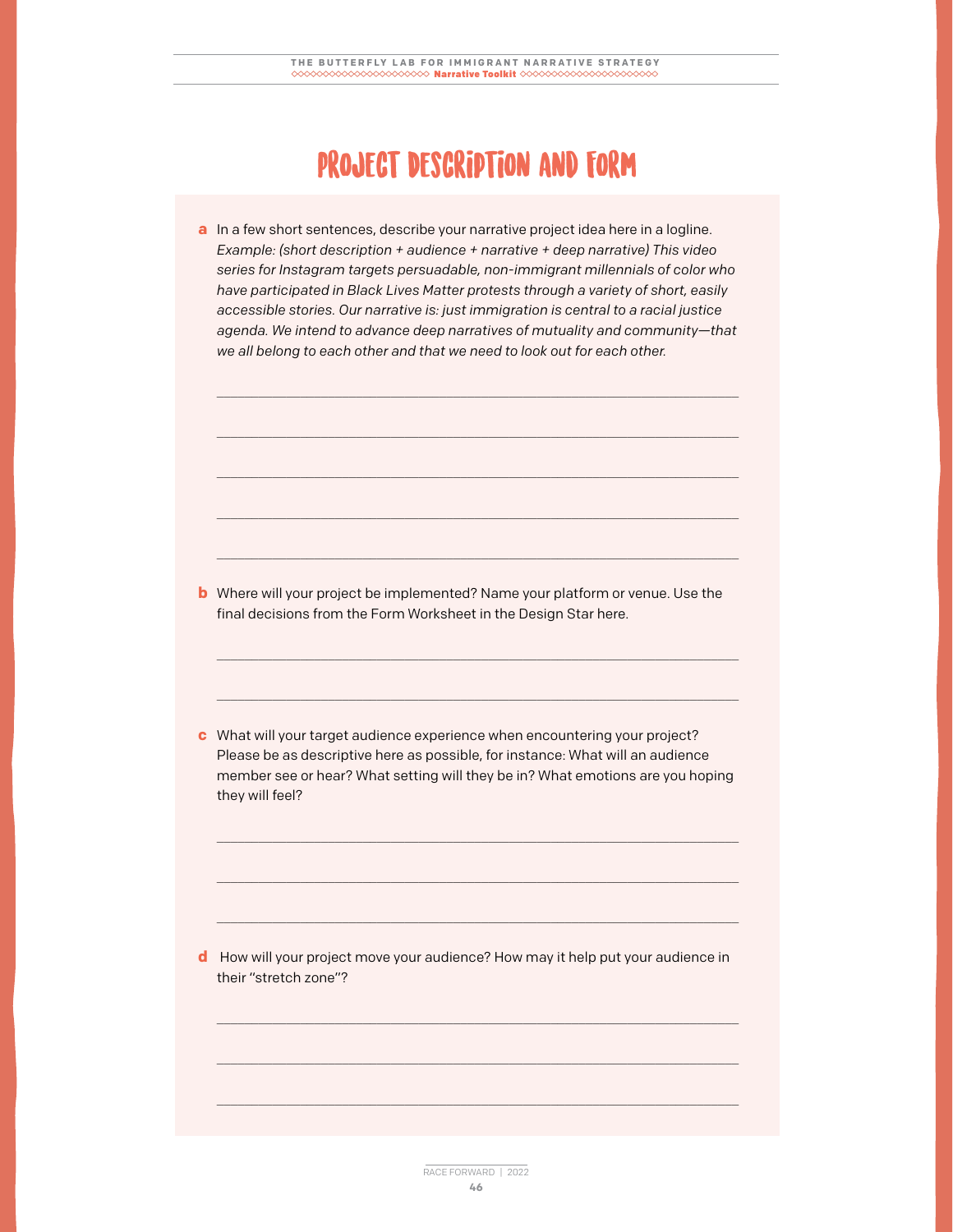#### PROJECT DESIGN TIMELINE

In this section, lay out the activities and steps involved in the design, implementation, and testing of your project. List dates where applicable.

Make sure in your activities you are documenting when you will be doing activities for the following:

- Project Design
- Project Implementation
- Project Testing

| <b>PROJECT PHASE</b>                                   | <b>YOUR PROJECT ACTIVITIES</b> | <b>MONTH OF</b><br><b>IMPLEMENTATION</b> | <b>STATUS AND</b><br><b>NOTES</b><br>(*use this column to<br>track your own prog-<br>ress) |
|--------------------------------------------------------|--------------------------------|------------------------------------------|--------------------------------------------------------------------------------------------|
| <b>Design and</b><br><b>Pre-Testing</b>                |                                |                                          |                                                                                            |
| <b>Project</b><br><b>Implementation</b><br>and Testing |                                |                                          |                                                                                            |
| <b>Results and</b><br><b>Learning</b>                  |                                |                                          |                                                                                            |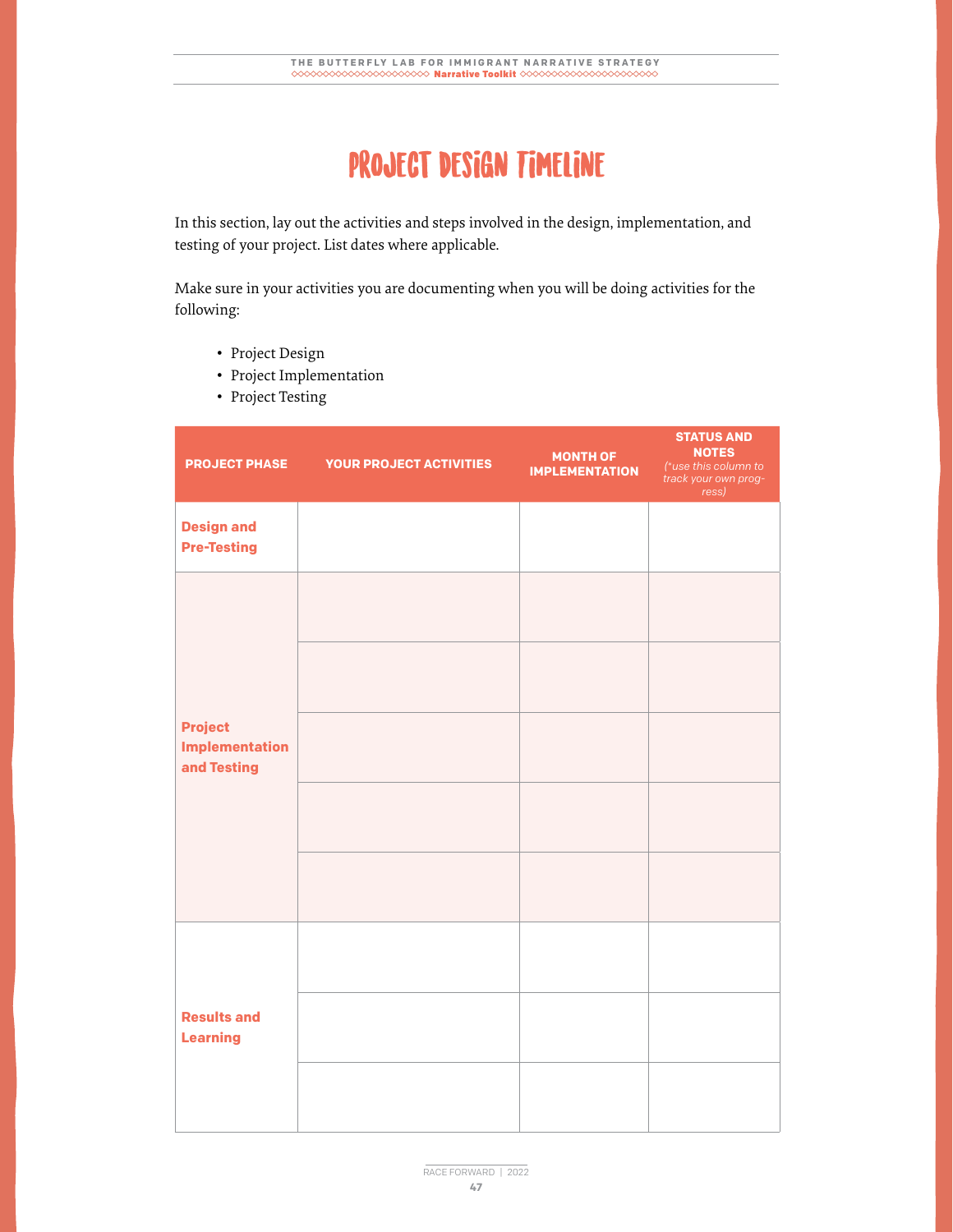### PROJECT COLLABORATORS AND IMPLEMENTATION TEAM

Use the grid below to list names of people and organizations who will be directly responsible for the success of your project, and who will help you design, implement and evaluate it.

Who will you collaborate with in order to make your project happen? Besides yourself, who will help implement your idea and evaluate the results?

| <b>Process</b>                             | <b>Names of Collaborators and Implementers</b> | <b>Engaged by When?</b> |
|--------------------------------------------|------------------------------------------------|-------------------------|
| <b>Project Design</b>                      |                                                |                         |
|                                            |                                                |                         |
| <b>Implementing</b><br><b>Your Project</b> |                                                |                         |
|                                            |                                                |                         |
| <b>Evaluating</b>                          |                                                |                         |
| <b>Results/</b><br><b>Reactions to</b>     |                                                |                         |
| your project                               |                                                |                         |

While completing this section, you may also want to look at our Introduction to Narrative System and Narrative Ecosystem to spark more thinking about the process of collaboration.